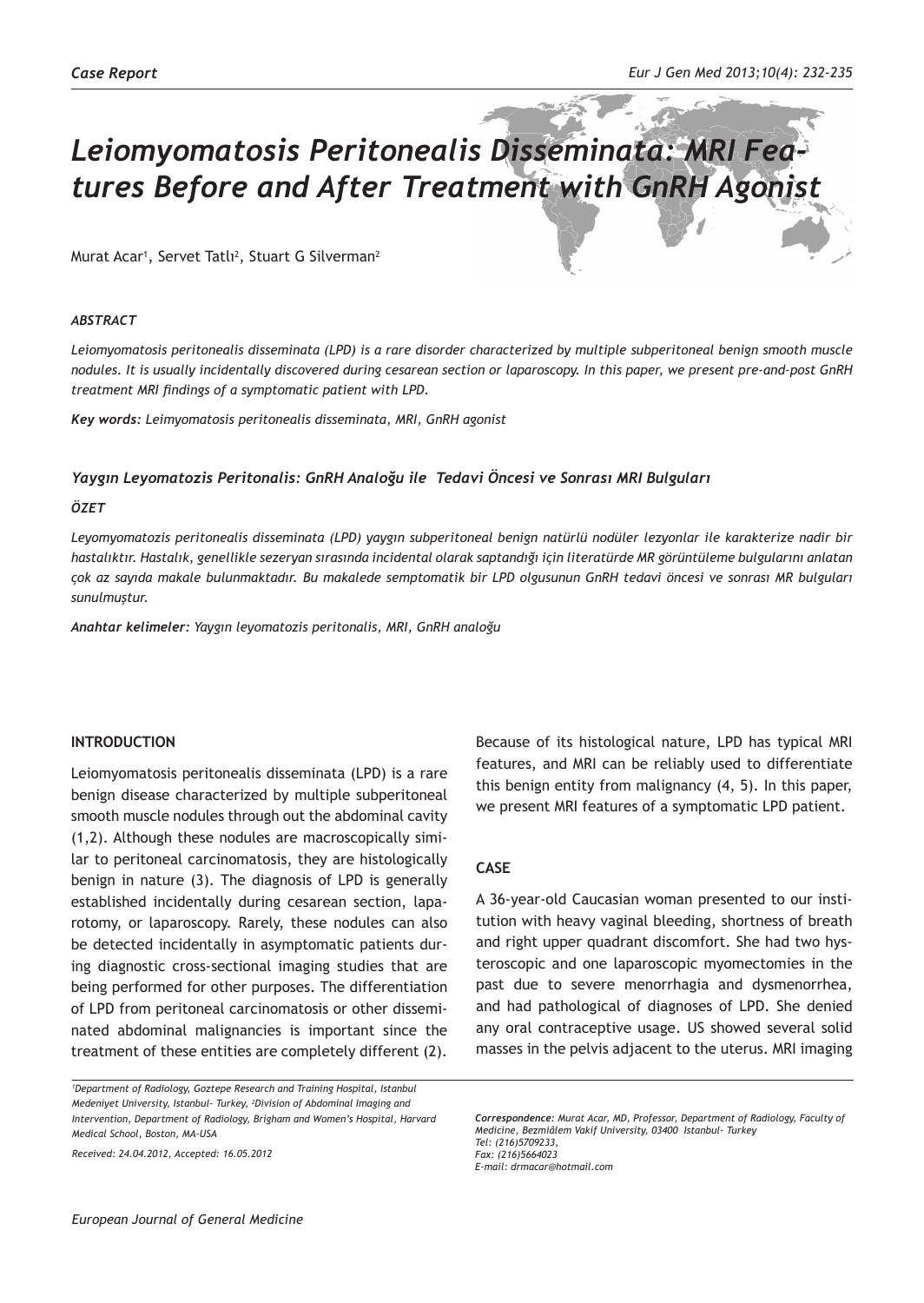performed with a protocol including multiplanar FRFSE T2-weighted (TR/TE: 2500/86 ms, ETL: 12), multiplanar, 3D, spoiled gradient-echo (TR/TE: 250/4.2, flip angle: 75º) with fat suppression before and after administration of 20 cc of IV gadolinium (Magnevist, Berlex Laboratories, Wayne, NJ) showed a 2.6 x 2.2 cm welldefined, low T2 signal intensity mass within the uterine fundus, most likely representing a submucosal fibroid. In addition to the masses seen on US, MRI showed innumerable, well- defined peritoneal masses within the pelvis and abdomen, the largest (5.6 x 4.6 cm) located in the presacral area. The majority of the masses had low-T2, and intermediate-T1 signal intensity compare to muscle, and demonstrated diffuse enhancement with contrast. Some masses had high T1 signal intensity, and others were heterogeneous on T2-weighted images with signal intensity ranging from homogeneously low signal intensity to central hypointensity with peripheral hyperintensity, to nearly complete hyperintensity (Figure 1 a-d). The ovaries were normal. There were also several subdiaphragmatic peritoneal masses adjacent to the dome of the liver with similar signal intensity and enhancement characteristics to the pelvic ones (Figure 1e). After MRI examination, it was considered that the resection of submucous fibroid would likely improve her menorrhagia, and she underwent another histeroscopic myemoctomy. Due to her some persisting symptoms after myomectomy, she was treated with GnRH and her symptoms had improved. However, she developed hot flashes and diffuse muscular pain secondary to the treatment. Follow-up MRI revealed a response to treatment manifested by decrease size of some of the leiomyomas (Figure 1e-f). In addition, few leiomyomas have developed central T2 hyperintense unenhancing areas consistent with cystic degenerations.

## **DISCUSSION**

LPD is characterized by multiple subperitoneal nodules of varying size from a few millimeters to 20 centimeters and grossly resembles peritoneal carcinomatosis. The nodules can seen anywhere in the peritoneal cavity including uterus, fallopian tubes, ovaries, small and large intestines, and mesentery (5, 6). Histologic features of LPD consist smooth muscle cells with little or no pleomorphism, and no mitotic figures (7). Histologic appearances of LPD sometimes may mimic low-grade leiomyosarcoma and requires electron microscopic examination

LPD typically seen in women in their reproductive ages although there are few reported case of LPD seen in man or postmenopausal woman (6, 8). The exact etiology of LPD is unknown, but it is thought to be related with hormonal stimulation. Thus, many of the reported cases were presented during or following pregnancy, during oral contraceptive usage, or associated with estrogenproducing granulose cell tumor (3-5). The regression of the LPD after bilateral oophorectomy or after administration of GnRH agonist supports this hypothesis (4- 7). Although our patient does not have any cause for hormonal stimulation, showed partial response to GnRH agonist treatment.

Since most reported cases detected incidentally during a laparotomy, imaging findings of LPD had not been described thoroughly. Sonography and CT scan findings are generally nonspecific including multiple, solid nodules with well-defined contours on the subperitoneal surfaces without ascites or other signs of malignancy. Therefore peritoneal carcinomatosis is considered the first in differential diagnosis. But peritoneal carcinomatosis is typically secondary to a known primary, and commonly associated with ascites and other organ metastases. The differentional diagnosis of LPD also includes peritoneal mesothelioma, tuberculosis, desmoid tumours, and lymphoma (4, 7). Our MRI findings were similar to previous reports (4, 5). T2-weighted images are particularly useful to differentiate LPD from other diseases presenting with multiple peritoneal nodules. Due to their fibrous nature, leiomyomas typically demonstrate diffuse, low T2 signal intensity. However as seen in our case, some leiomyomas may show heterogeneous T2 signal intensity, which is attributed to various histopathologic patterns of degeneration such as hyaline, cystic, myxoid, and red degenerations (4, 9). Red or so-called carneous degeneration is due to obstruction of the draining veins resulting in extensive coagulative necrosis that involves the entire leiomyoma, and typically causes severe abdominal pain (9). Leiomyomas undergoing red degeneration appear as high signal intensity mass on T1-weighted images.

There are many treatment options for LPD reported in the literature (5-8). Many investigators have advocated a conservative therapeutic approach without extensive surgery because, in many instances, LPD showed regression after delivery or withdrawal of oral contracep-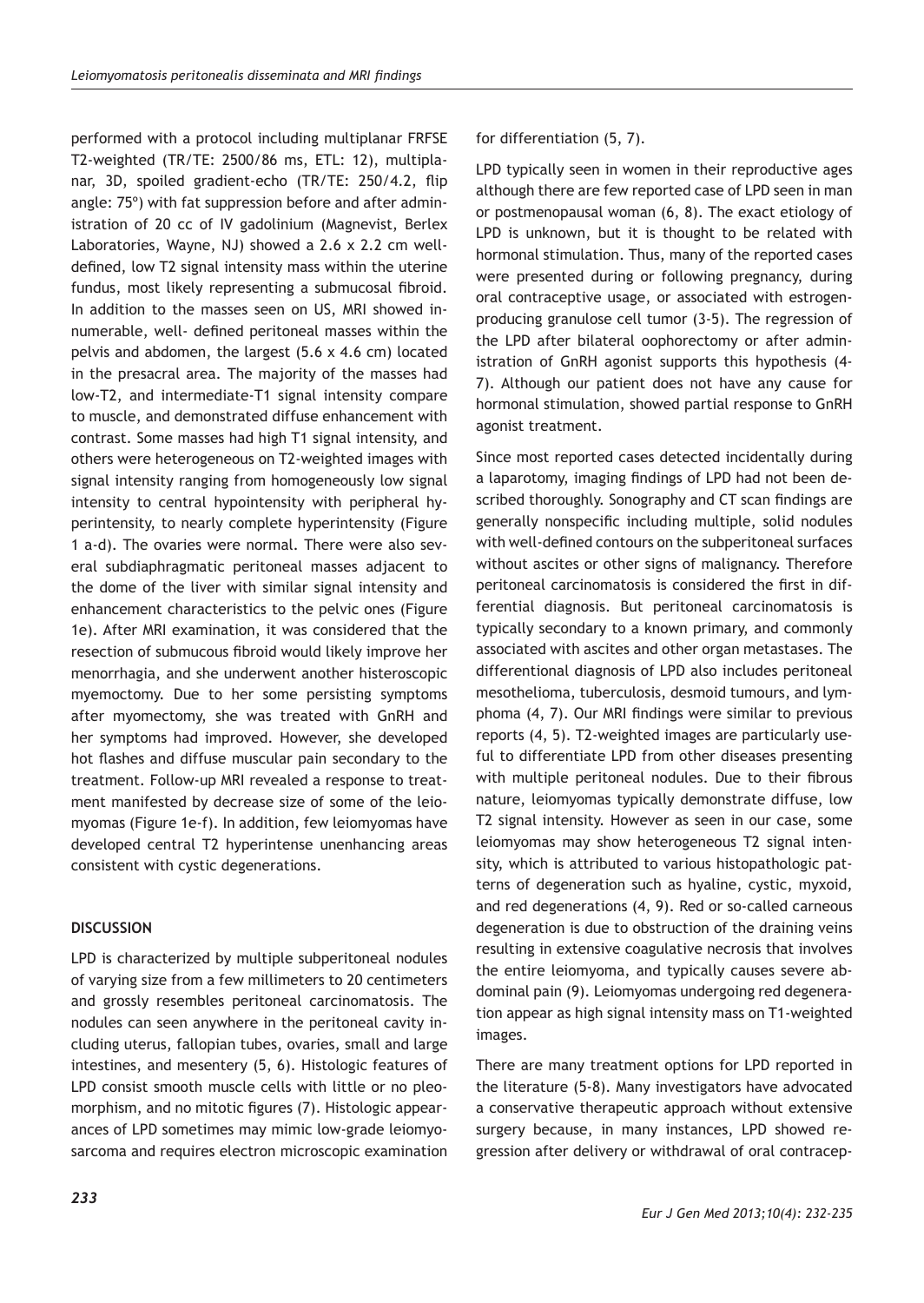

*Figure 1 a-f. Axial (a) and sagittal (b) T2-weighted MR images show numerous, well-defined, extrauterine masses in the pelvis. While the small masses are homogeneously low in signal intensity, some large masses (arrows) show central hypo, peripheral hyperintense signal. Axial, fat-suppressed, unenhanced (c) and enhanced (d) T1-weighted spoiled gradient echo MR images obtained cranial to the images on Figures 1a and b show that the masses are isointense with muscle, excluding the one in the right lower quadrant (arrow on c), which demonstrates hyperintense signal likely due to red degeneration, and enhance diffusely (d) with gadolinium. Axial, fat-suppressed, enhanced T1-weighted spoiled gradient-echo MR images at the level of the liver before (e) and after (f) treatment with GnRH anolog show a diffusely enhancing subdiaphragmatic leiomyoma (arrows) adjacent to the liver. Note decrease size following treatment, which suggests treatment response.*

tives or castration without completes resection of all implants. Because of strong association between these tumors and increased hormonal production, recent studies have used GnRH as a therapeutic measure. TAH with unilateral or bilateral salpingo-oopherectomy is only recommended for symptomatic relief in cases with completed families.

Although LPD is a benign tumor of smooth muscle cells, malignant transformation can rarely occur. In the literature, six cases of malignant transformation to leiomyosarcoma have been described (6). Malignant transformation in these patients occurred 4-12 months after the initial diagnosis. For this reason, patients with LPD need to be followed up with imaging, preferentially with MRI. MRI examinations are also very useful method for following response to GnRH agonist treatment.

In summary, early diagnosis of LPD is very important to initiate appropriate medical treatment and to prevent unnecessary surgery. US examination may fail to reveal extent of the disease whereas MRI is the best imaging method to diagnose LPD noninvasively, and follow the respond to the treatment.

#### *REFERENCES*

- *1. Sharma P, Chaturvedi KU, Gupta R, Nigam S. Leiomyomatosis peritonealis disseminata with malignant change in a post-menopausal woman. Gynecol Oncol 2004;95: 742-5.*
- *2. Halama N, Grauling-Halama SA, Daboul I. Familial clustering of Leiomyomatosis peritonealis disseminata: an unknown genetic syndrome? BMC Gastroenterol 2005;33: 1-5.*
- *3. Nappi C, Di Spiezio Sardo A, Mandato VD, et al. Leiomyomatosis peritonealis disseminata in association with Currarino syndrome? BMC Cancer 2006; 6:127.*